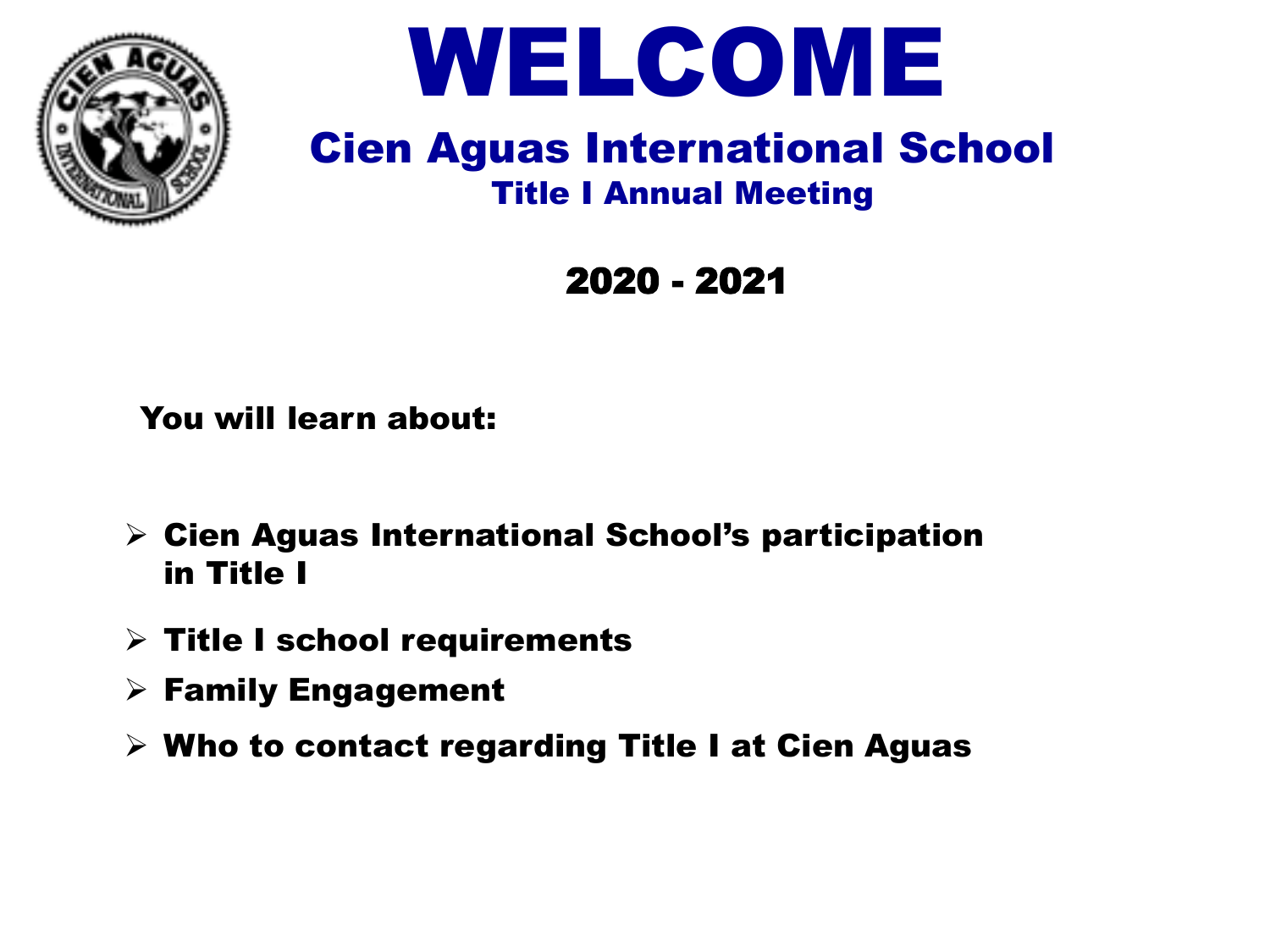### Participation in Title I – ESSA, Eligibility, Program Plan

- $\triangleright$  ESSA Every Student Succeeds Act
	- $\triangleright$  Title I funding is determined according to ESSA regulations
- $\triangleright$  Federally funded programs offer additional dollars to support schools
	- $\circ$  Title I funds are supplemental and used for schoolwide programs that address the needs of all children in the school, but particularly the needs of low-achieving students and those at risk of not meeting the common core state standards
- $\triangleright$  Title I Student Eligibility
	- $\circ$  Verified low income data from the state
- Cien Aguas International School's 90 Day Plan is the Title I Program Plan, reviewed every 90 days, it determines how students will be served and is aligned with ESSA



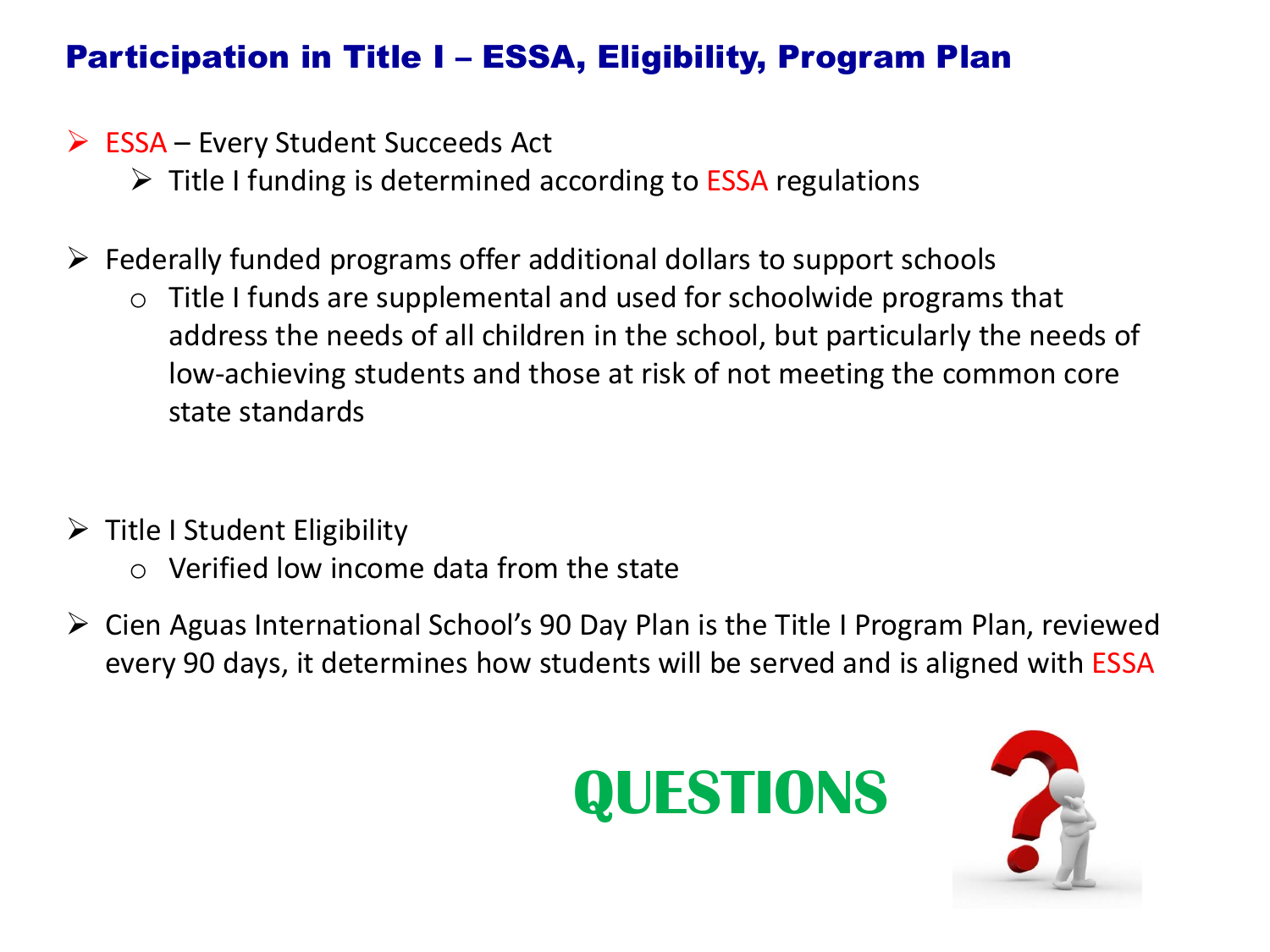## School Assessment Report

**Due to the Covid 19 Pandemic during Spring 2020 standard based assessments were not administered.**

**During the school year the NM-MSSA, SBA Science, IPT, Istation, and STARS Tests would have been administered.** 

**For 2020-2021 School Year, we have administered the Istation and STARS Beginning of Year Tests.**

**We are on track and will continue to administer normal testing as the year progresses.**

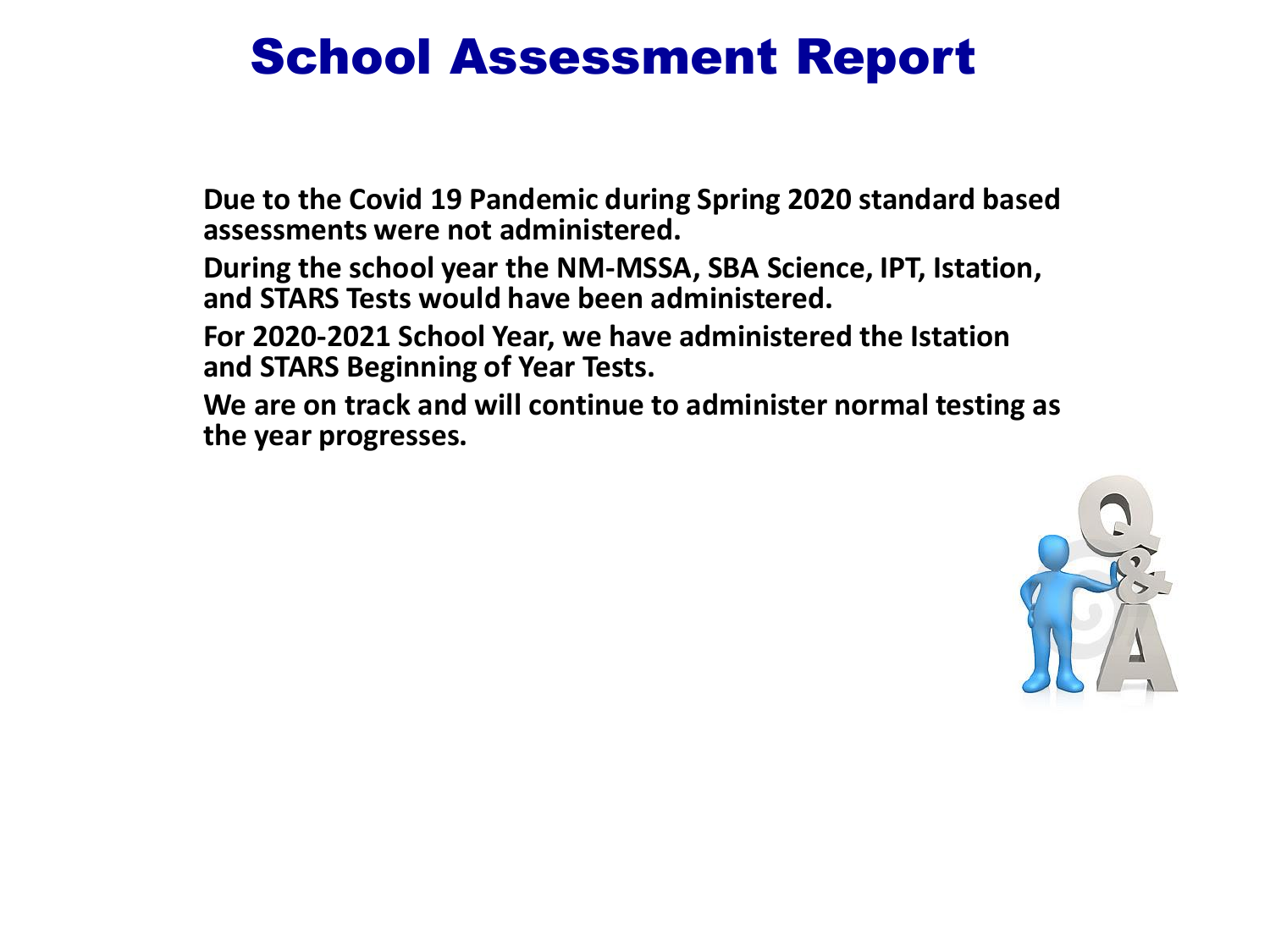#### Title I Requirements at Cien Aguas International School

- $\triangleright$  Hold a Title I Annual Meeting
- $\triangleright$  Inform families of their right to request teacher and educational assistant qualifications
- $\triangleright$  Inform families of their right to know and be involved in the Title I Regular Budget, Title I Family Engagement budget and development of the Title I Program Plan (90 Day Plan)
- Annual revision of School Family Engagement Policy and School Parent Compact
- $\triangleright$  Inform families of opportunities to be involved in revising the APS Title I District Family Engagement Procedural Directive and Support Agreement
	- APS Family Engagement Advisory Council meets quarterly (times and locations will be posted on the APS website)
	- To be a part of the APS Advisory Council contact: Nancy Davenport @ 253-0330 x 67017 Dale Hagin @ 253-0330 x 67013

# **Need more details?**

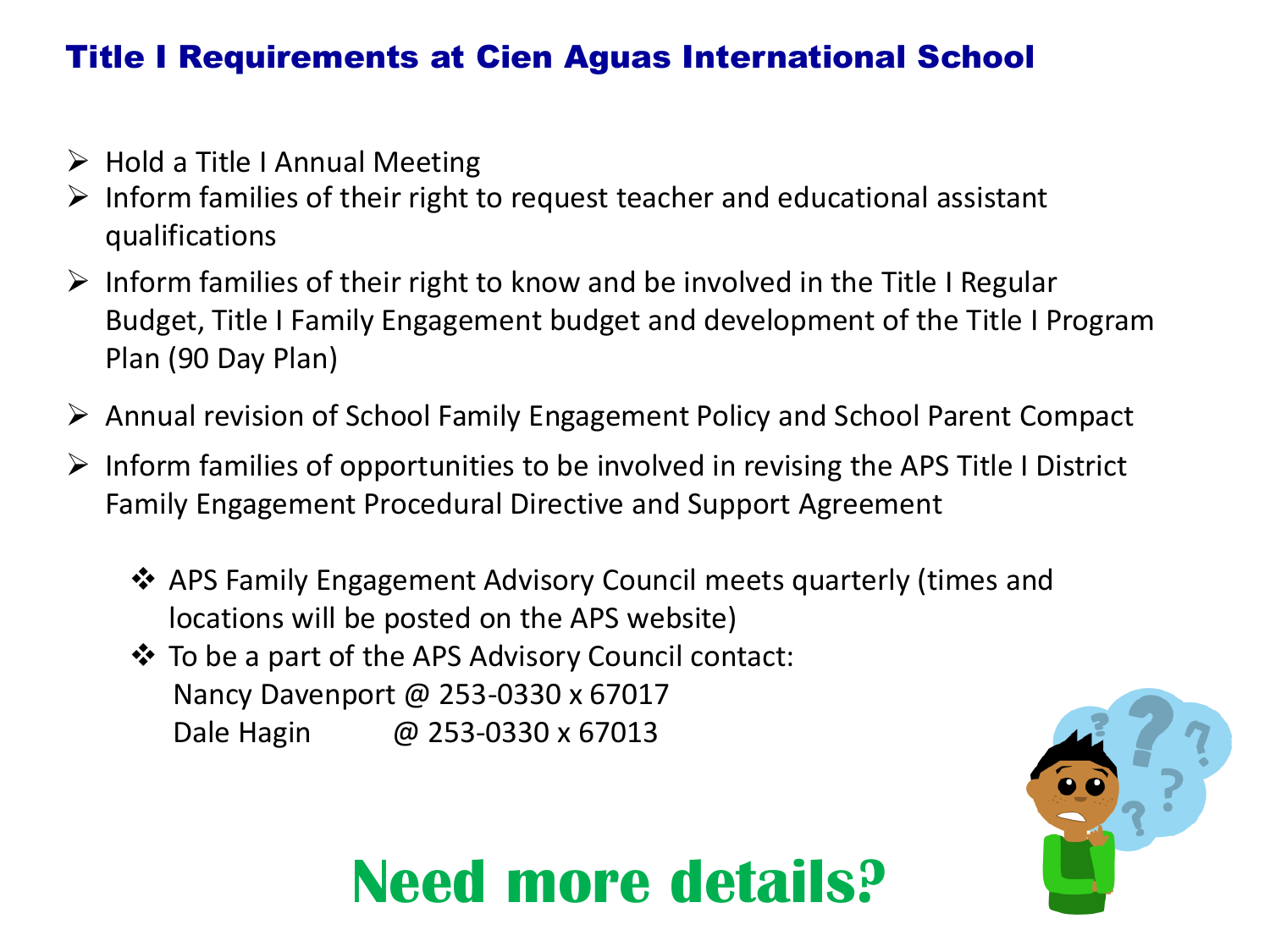#### Title I funds at Cien Aguas International School for SY 2020-2021

- $\triangleright$  Fund Salaries to support our 90 Day Plan initiatives which includes the following in Calendar Year 2020-2021:
	- $\Box$  Introduce Writing Intervention in primary grades
	- $\Box$  Align Writing Curriculum across grade levels
	- $\Box$  Strengthen English Language Development in primary grades
- $\triangleright$  Fund Professional Development to align teaching with our school's mission.



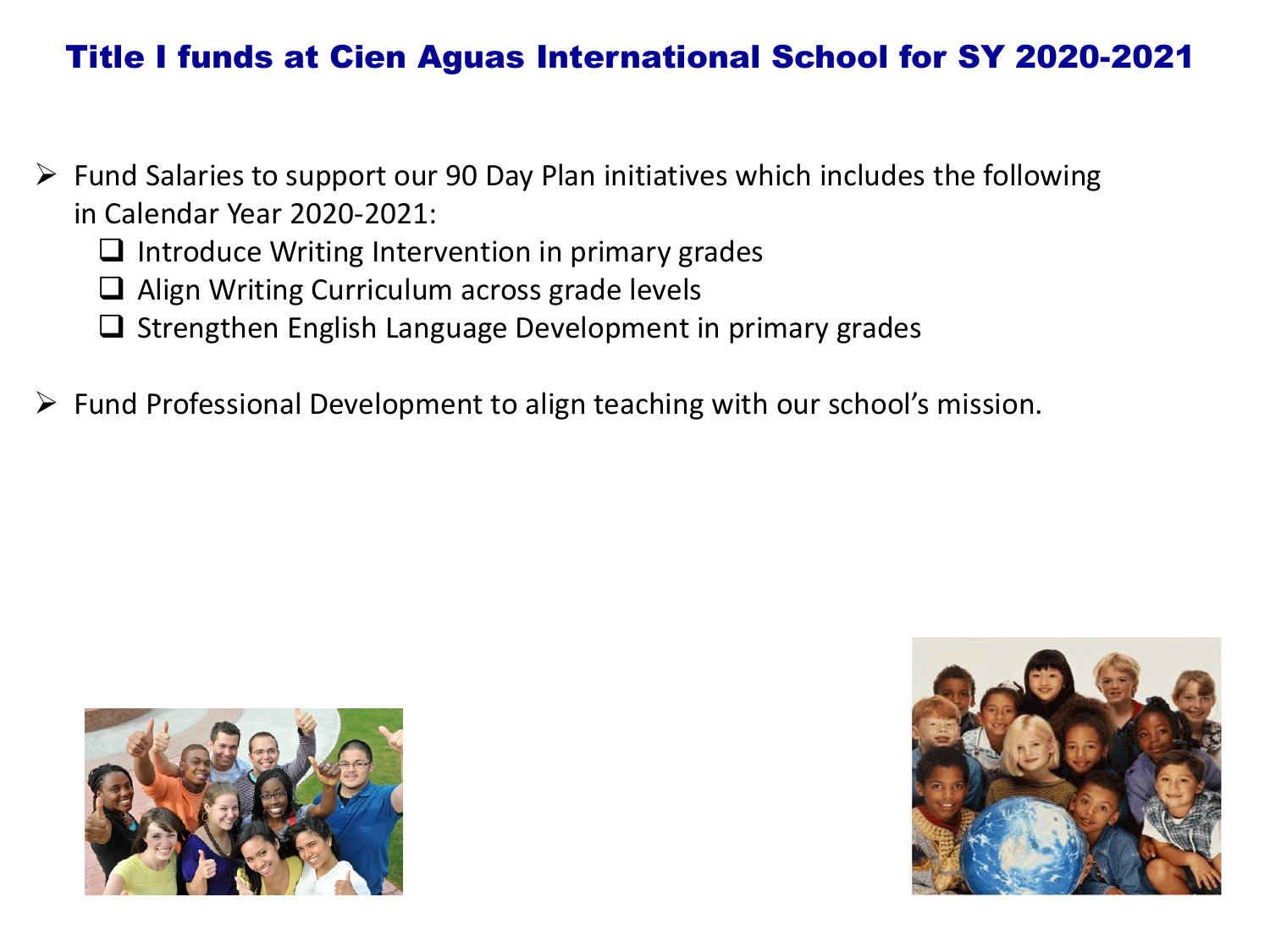### Title I Family Engagement

- $\triangleright$  Cien Aguas International School receives \$1,573 in the Title I budget for Family Engagement
- $\triangleright$  These funds come from a 1% set-aside from the APS Title I District budget. 90% of this set-aside goes to the schools to be used for Family Engagement programs
- $\triangleright$  Families have the right to be involved in how these funds are used to support the academic achievement of the students at Cien Aguas International School
- $\triangleright$  Ways this money can be used are:
- $\triangleright$  Professional Development to support increased family engagement.
	- o Communication with parents
	- o Materials and books for curriculum nights (Reading, Math, Science)
	- o Food for parent meetings
	- o Volunteer background checks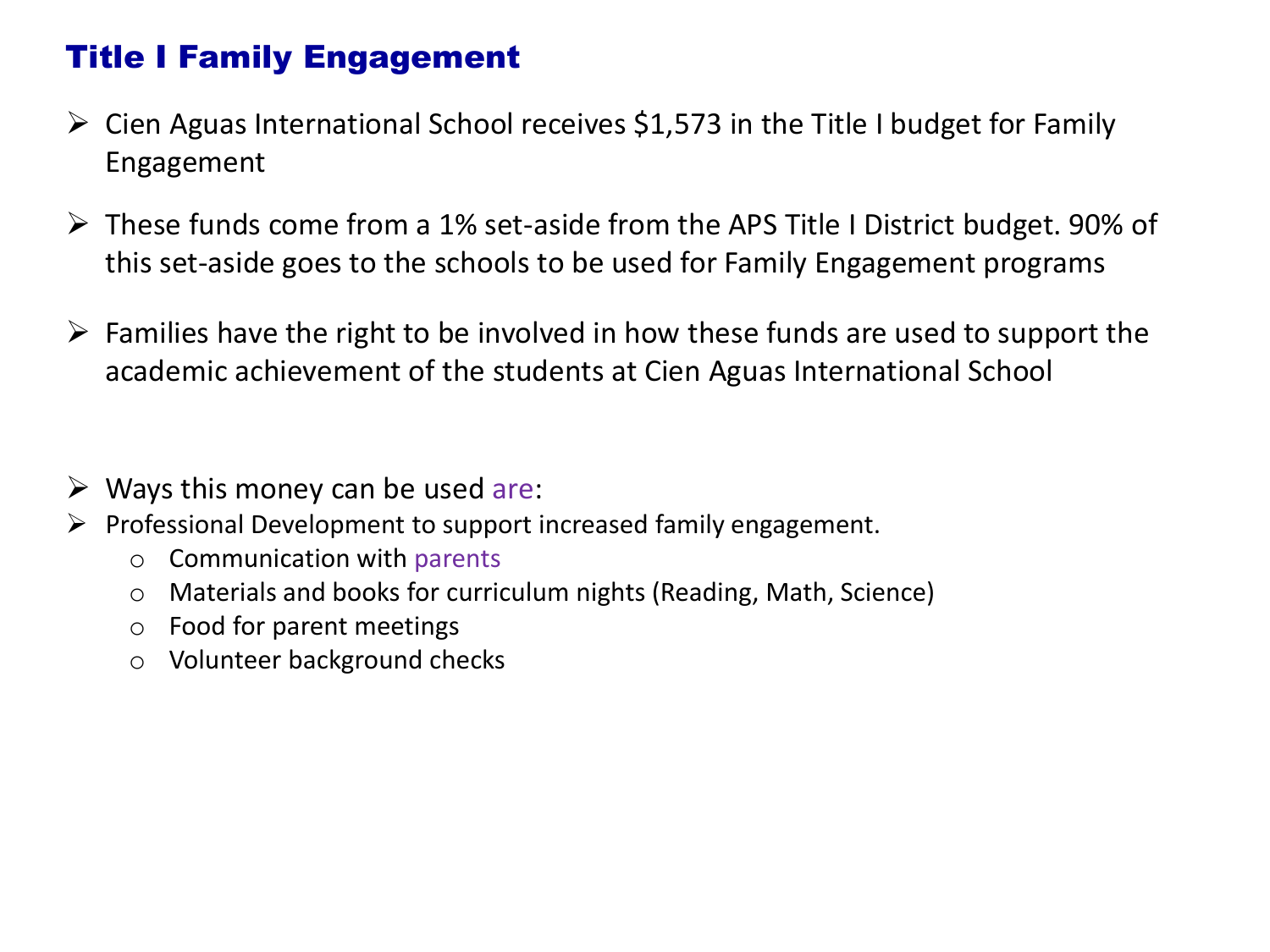## **Who to contact for information about Cien Aguas International School Family Engagement opportunities?**

- Director Cien Aguas International School Casey Benavidez [cbenavidez@cienaguas.org](mailto:cbenavidez@cienaguas.org) 505-255-0001
- Dean of Students Cien Aguas International School Velia Raff [vraff@cienaguas.org](mailto:cbenavidez@cienaguas.org) 505-255-0001
- Curriculum Coordinator Cien Aguas International School Patricia Garcia [pgarcia@cienaguas.org](mailto:pgarcia@cienaguas.org) 505-255-0001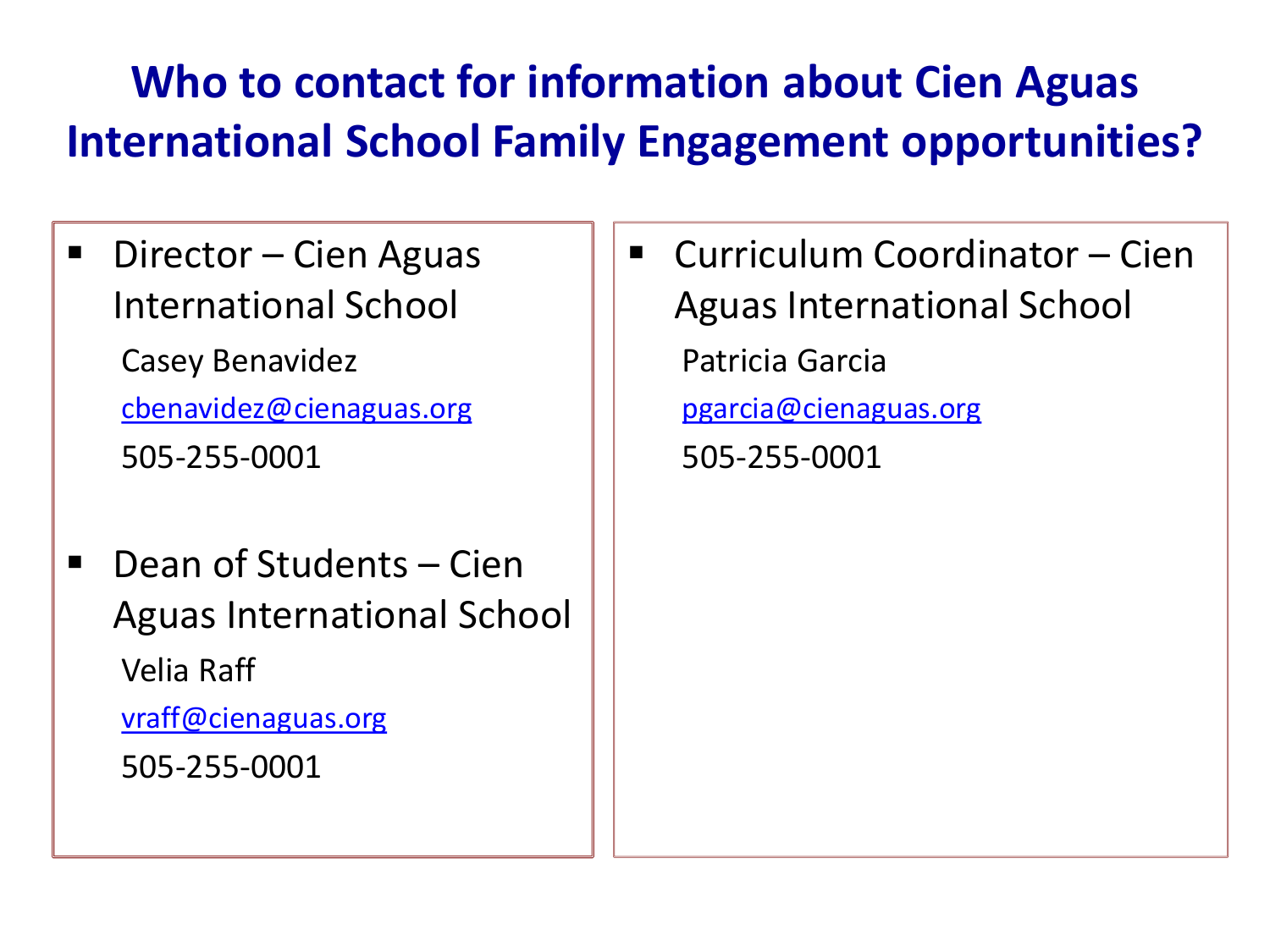# Stronger connections

## • **Communication**

- o **School Website**
- o **School Messenger**
- o **Synergy ParentVue**
- o **Administrative & classroom newsletters**
- o **Emails**
- o **Video Conferences**
- o **Café y Platica – Virtual meetings open to all parents to provide input & feedback**
- o **Personal phone calls**

## **Ways to get involved and help your student by:**

 $\mathcal{F}$ 

- o **Be a Classroom Parent**
- o **Sign-up for PTA**
- o **Join us for monthly Governance Council meetings**
- o **Join in on school activities or events (school beautification, chaperone school events, etc.)**
- o **Help with daily activities (crossing guard, drop off monitoring, etc.)**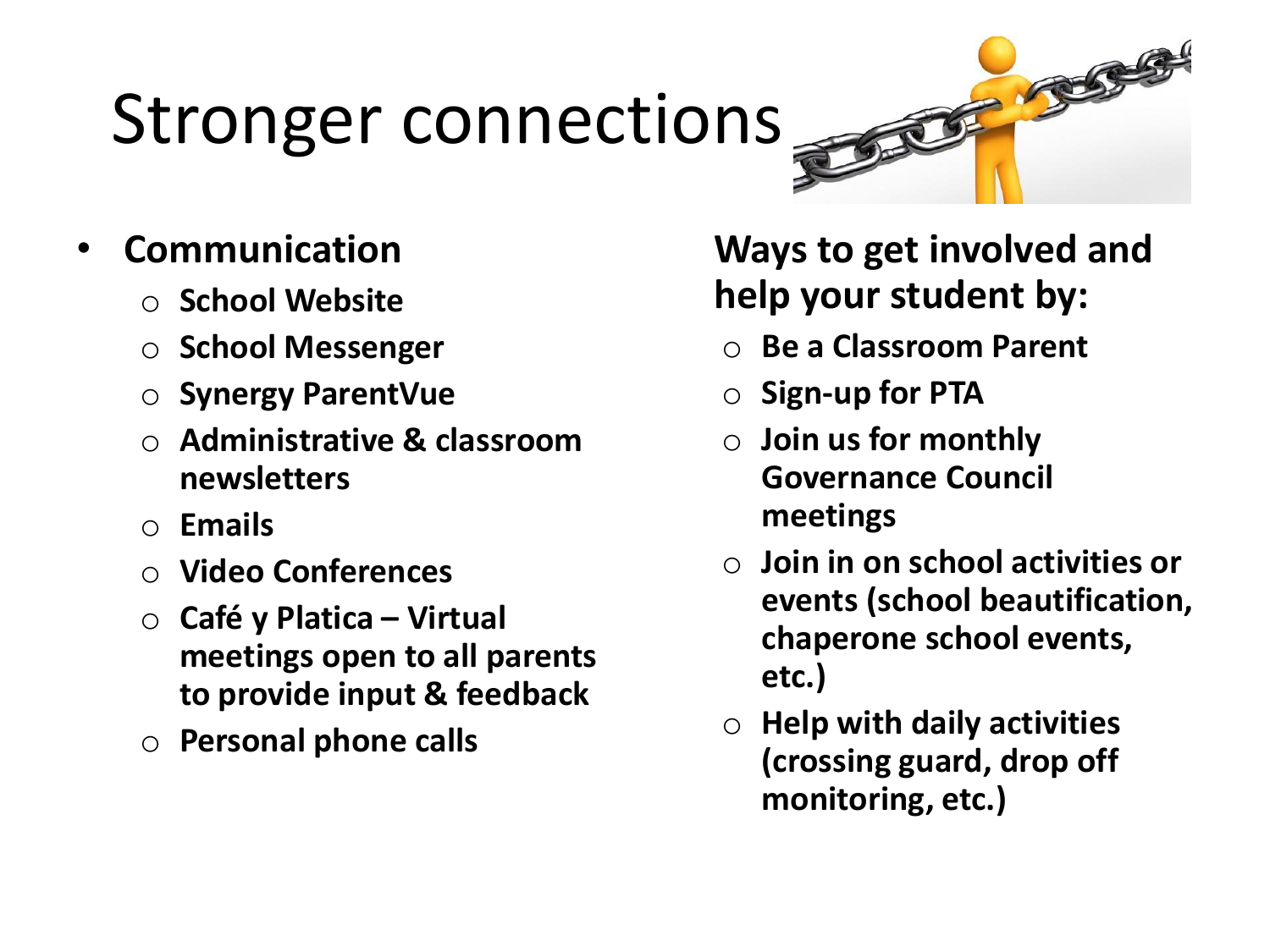

# **Thank You!**

Q & A

- For more information and to access Title I Documents see our website at:
- www.cienaguas.org

### **End of Title I Presentation**